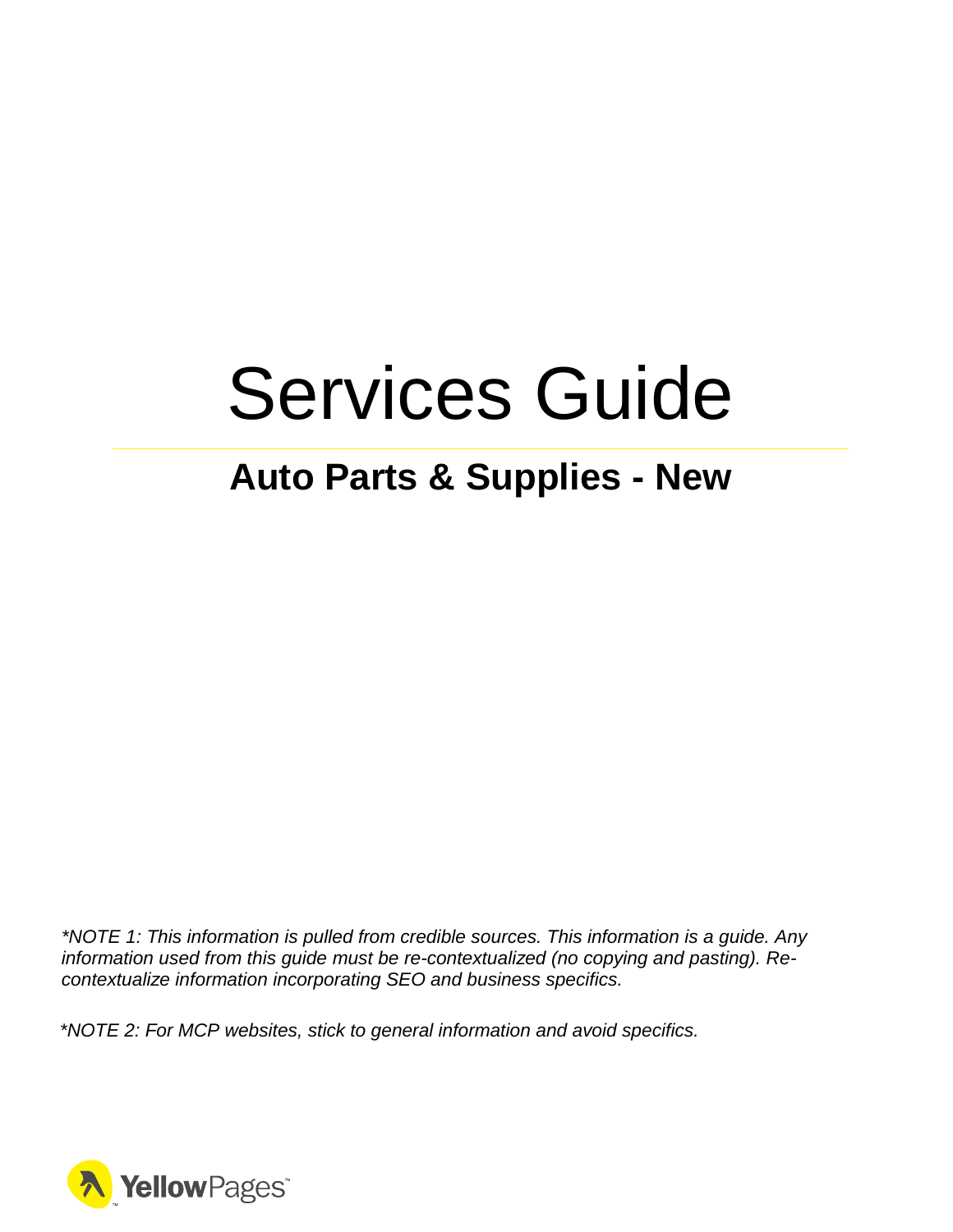# <span id="page-1-0"></span>**Table of Contents**

#### **Contents**

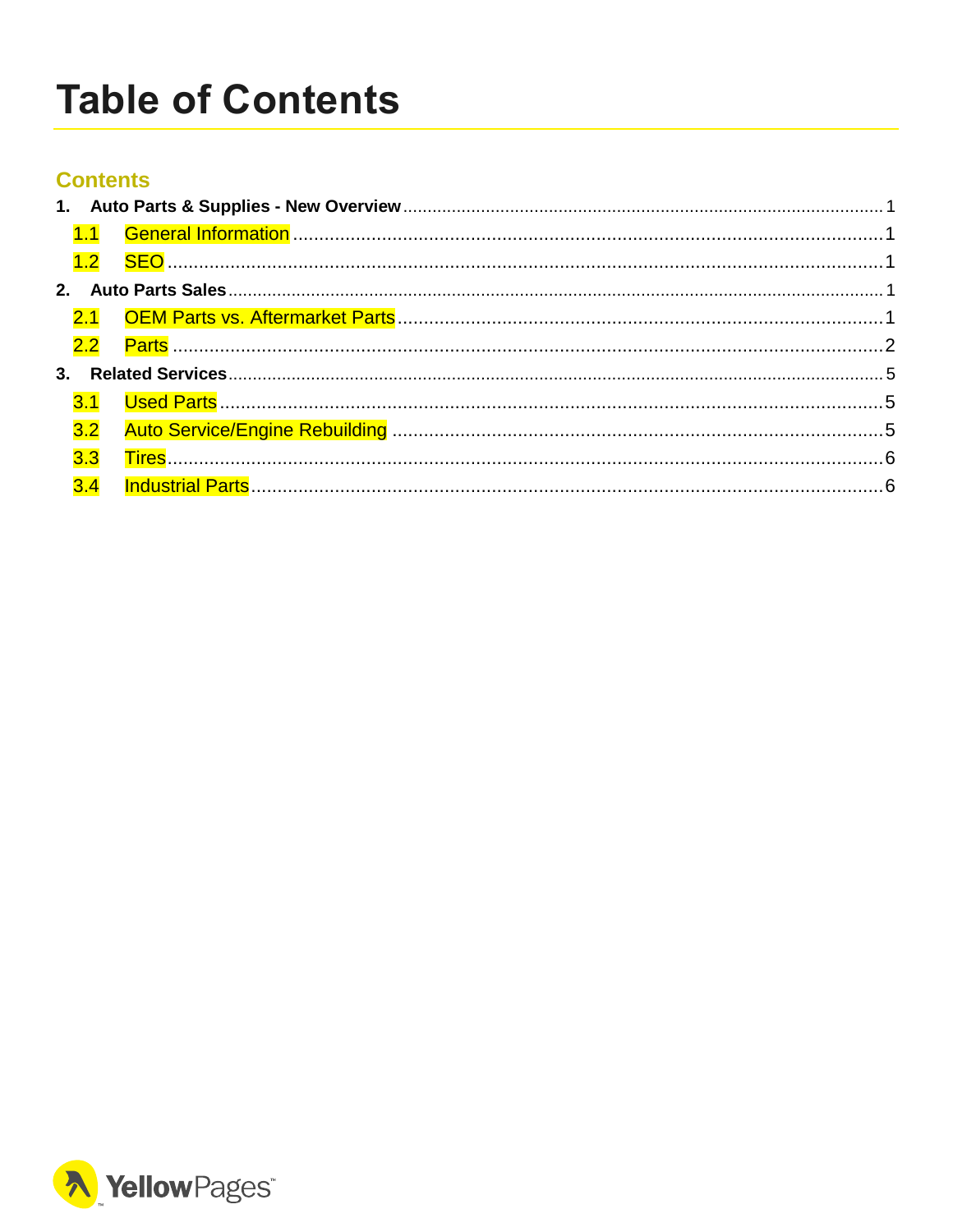# <span id="page-2-0"></span>**1. AUTO PARTS & SUPPLIES - NEW OVERVIEW**

#### <span id="page-2-1"></span>**1.1 GENERAL INFORMATION**

#### \*List the sources here that were used for this information.

- This vertical is for businesses that sell new auto parts. Often, this vertical will cross over with other verticals liked used auto parts, auto service/repairs, or tire sales.
- Some businesses specialize in specific types of auto parts, others are more general.
- When a car-owner experiences car troubles, they can come to an auto parts & supplies business to buy replacement parts.
- It's often better to buy new rather than used parts, since these are of new quality and aren't worn down or broken. They may be covered by warranty, which salvaged scrap parts are not.
- An auto parts business can help you find the right part that you need.
	- o Many of these businesses have online catalogue and having shipping or delivery options.

#### <span id="page-2-2"></span>**1.2 SEO**

| Keywords (First Row - BEST, Last Row - LEAST) |                          |            |                           |          |                    |         |                   |
|-----------------------------------------------|--------------------------|------------|---------------------------|----------|--------------------|---------|-------------------|
| $\circ$                                       | Auto parts               | $\circ$    | Car parts                 | $\Omega$ | Car accessories    | $\circ$ | New auto parts    |
| $\Omega$                                      | Aftermarket car<br>parts | $\Omega$   | Aftermarket auto<br>parts | $\circ$  | Auto supply        | $\circ$ | Auto parts store  |
| $\Omega$                                      | Discount auto<br>parts   | $\bigcirc$ | Auto accessories          | $\Omega$ | Auto warehouse     | $\circ$ | Truck parts       |
| $\circ$                                       | Auto body parts          | $\circ$    | Automobile spare<br>parts | $\circ$  | European car parts | $\circ$ | Import auto parts |
| $\bigcirc$                                    | Custom car<br>parts      | $\circ$    | Japanese auto parts       | $\circ$  | Classic auto parts | $\circ$ | OEM auto parts    |

# <span id="page-2-3"></span>**2. AUTO PARTS SALES**

#### <span id="page-2-4"></span>**2.1 OEM PARTS VS. AFTERMARKET PARTS**

<https://www.edmunds.com/car-care/aftermarket-versus-manufacturer-car-parts.html> [https://en.wikipedia.org/wiki/Original\\_equipment\\_manufacturer](https://en.wikipedia.org/wiki/Original_equipment_manufacturer)

**OEM Parts** 



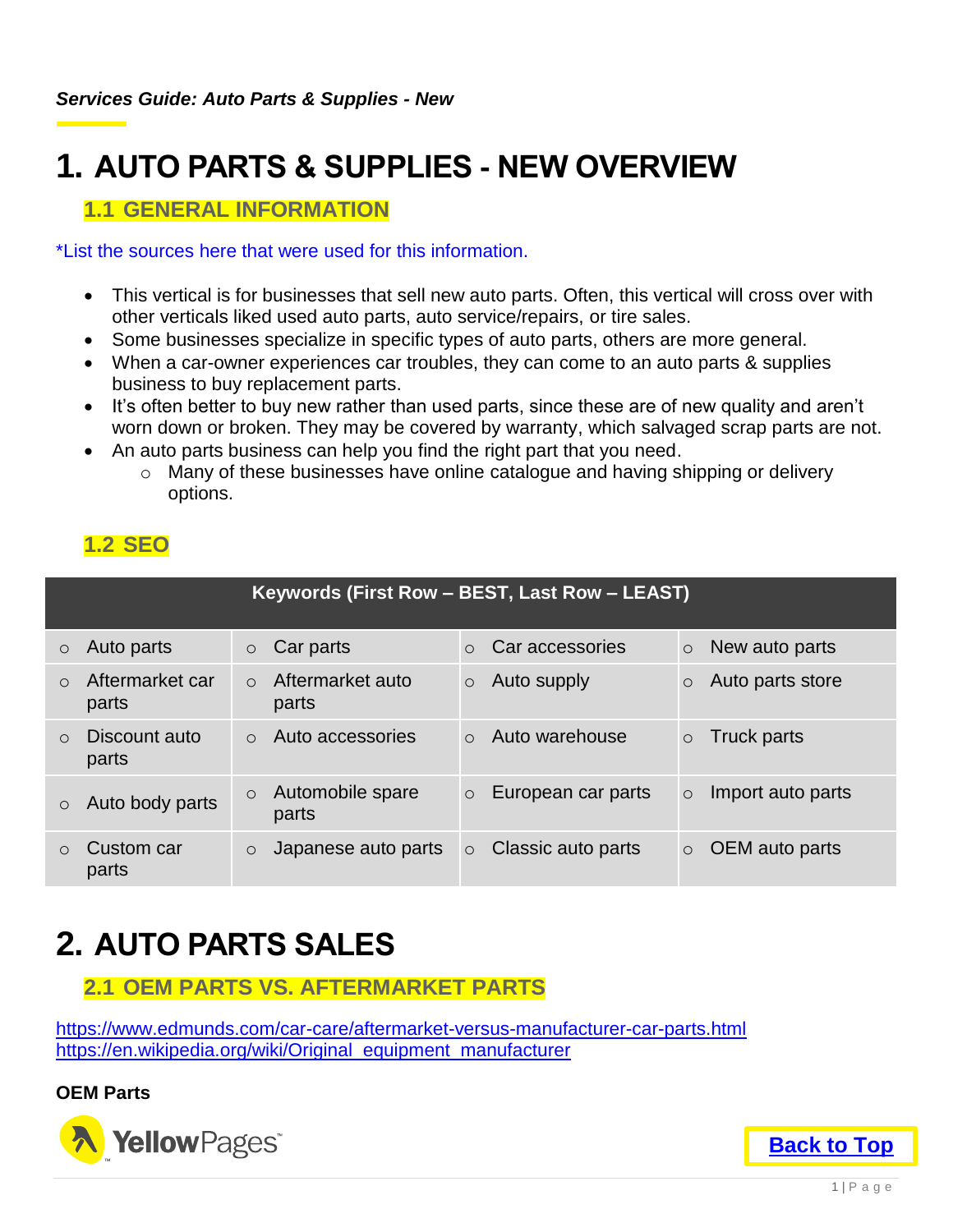#### *Services Guide: Auto Parts & Supplies - New*

- Stands for "Original Equipment Manufacturer"
- An OEM part refers to the original equipment that's assembled and installed during the construction of a new vehicle. For example, a Ford vehicle will contain Autolite spark plugs, Exide batteries, parts from Bosch and Allied Motion Technologies, as well as Ford's own engine blocks. But despite being from different companies, these specific products would still classify as Original Equipment Manufacturer parts.

#### **Aftermarket Parts**

 Aftermarket Parts are parts that were not used in the original assembly of the vehicle. Many independent automotive shops will use aftermarket parts, and while they can be of a lower quality than the OEM parts, they aren't necessarily so.

| <b>Advantages of OEM</b>           | <b>Disadvantages of OEM</b>                                                                                                                                                                           |
|------------------------------------|-------------------------------------------------------------------------------------------------------------------------------------------------------------------------------------------------------|
| 1. Easy to Choose                  | There's usually only 1 option, which is perfectly suited for your needs.<br>$\circ$<br>$\circ$ You don't have to worry about shopping around and comparing brands<br>and prices                       |
| 2. Assurance of<br><b>Quality</b>  | The OEM part should work exactly as the one you are replacing.<br>$\circ$<br>$\circ$ It is what the vehicle was manufactured with and provides a peace of<br>mind in its familiarity and performance. |
| 3. Backed Up by<br><b>Warranty</b> | Most automakers back up their OEM parts with a 1-year warranty.<br>$\circ$                                                                                                                            |

| <b>Disadvantages of OEM</b>              | <b>Description</b>                                                                                                            |
|------------------------------------------|-------------------------------------------------------------------------------------------------------------------------------|
| 1. More Expensive                        | $\circ$ OEM parts will usually cost more than an aftermarket part                                                             |
| 2. Limited Buying<br><b>Options</b>      | You can't compare brands and prices—you're stuck buying one<br>$\circ$<br>specific brand at the price they choose.            |
| 3. Quality Might<br><b>Not Be Better</b> | You might be paying extra just for the name, since aftermarket prices<br>$\circ$<br>might be of equal or even better quality. |

#### <span id="page-3-0"></span>**2.2 PARTS**

<https://www.toyota.co.jp/en/kids/faq/d/01/04/> <http://www.odometer.com/o/19-basic-car-parts-you-should-know> <http://www.edwardslawok.com/types-of-auto-brakes.html>

#### **General:**

 If you count every part on a car, right down to the smallest screw, each car has around 30,000 parts.



**[Back to Top](#page-1-0)**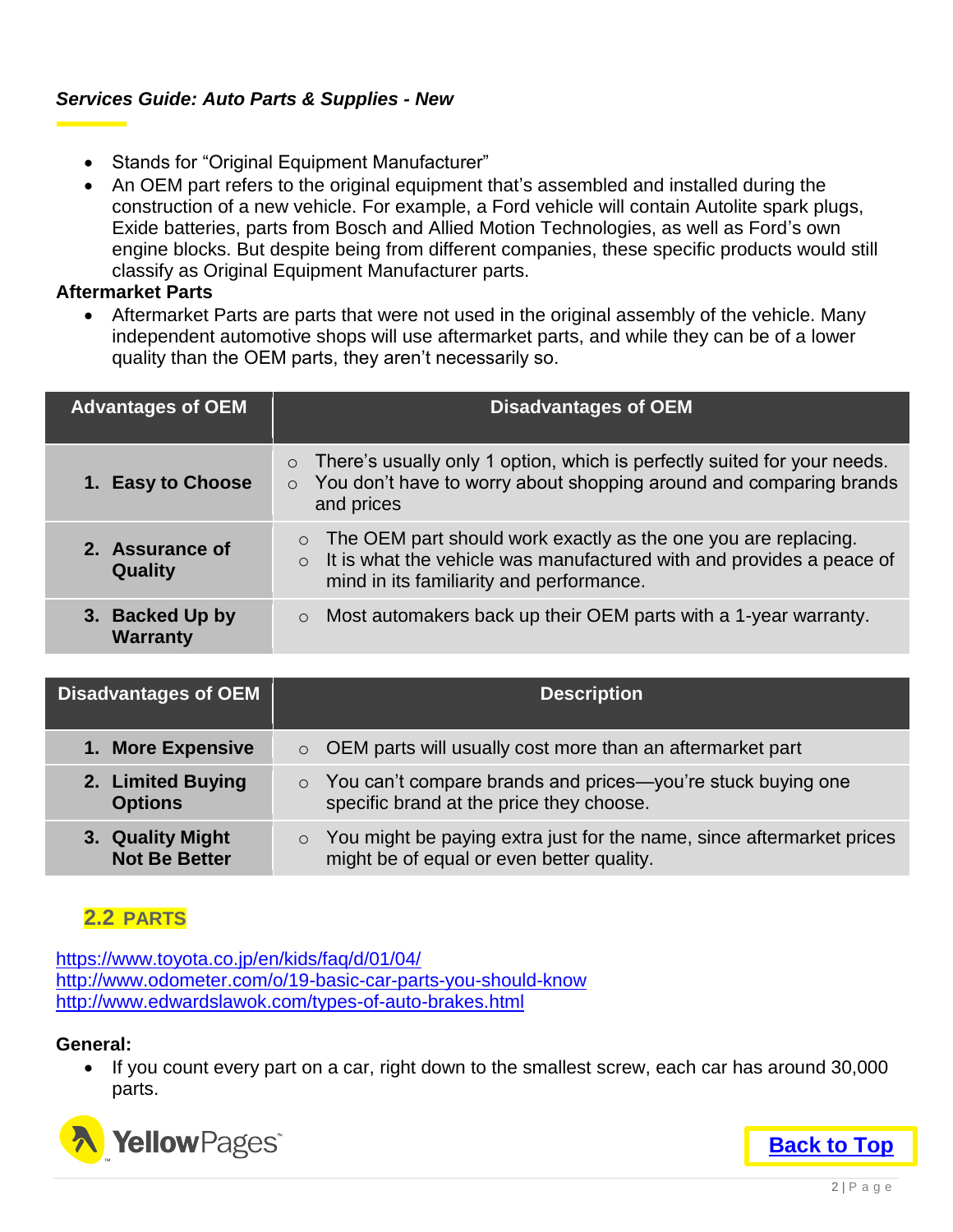#### *Services Guide: Auto Parts & Supplies - New*

 There are too many parts to define them all, but here are some of the most important car parts to know about.

| <b>Parts</b>   | <b>Description</b>                                                                                                                                                                                                                                                                                                                                                                                                                                                                                                                                                                                                                                                                                                                                                                                                                                                                                                                                                                                                                                                                                                                                                   |
|----------------|----------------------------------------------------------------------------------------------------------------------------------------------------------------------------------------------------------------------------------------------------------------------------------------------------------------------------------------------------------------------------------------------------------------------------------------------------------------------------------------------------------------------------------------------------------------------------------------------------------------------------------------------------------------------------------------------------------------------------------------------------------------------------------------------------------------------------------------------------------------------------------------------------------------------------------------------------------------------------------------------------------------------------------------------------------------------------------------------------------------------------------------------------------------------|
| <b>Battery</b> | The battery starts, lights, and ignites your car's gas engine, using up<br>$\circ$<br>less than 3% of its capacity before recharging itself.<br>Modern lead-acid batteries can't handle being completely drained,<br>$\circ$<br>like if you leave your car lights on.<br>When it's fully drained, a battery's electrodes get covered<br>$\bullet$<br>with sulfate deposits, which can kill its lifespan by a third or<br>more.                                                                                                                                                                                                                                                                                                                                                                                                                                                                                                                                                                                                                                                                                                                                       |
| <b>Axle</b>    | The axle is the central shaft or bar for a turning wheel. One axle joins<br>$\circ$<br>your car's front pair of wheels and another joins the back pair.<br>It's hard to break an axle.<br>$\circ$<br>Driving over bumpy or rough terrain can put enough weight<br>on the axle to stop it from turning<br>An axle's worst enemy is rust.                                                                                                                                                                                                                                                                                                                                                                                                                                                                                                                                                                                                                                                                                                                                                                                                                              |
| <b>Brakes</b>  | Service Brakes vs. Emergency Brake<br>$\circ$<br>Service brakes stop the car when you step on the brake<br>$\bullet$<br>pedal<br>Emergency brake (a.k.a. parking brake) is a lever that works<br>independently when engaged<br>Hydraulic Brakes vs. Air Breaks<br>$\circ$<br>Hydraulic brakes require oil or fluid to work. When the pedal<br>is pressed, fluid from the master cylinder is pumped to the<br>pistons, causing friction against the wheel rotor and slowing<br>down the vehicle.<br>Air brakes use compressed air. When you push down the<br>$\bullet$<br>pedal, the pressure decreases, pressing the brakes against a<br>brake drum and slowing down the vehicle. These are<br>common in large trucks.<br><b>Disc Brakes</b><br>$\circ$<br>A friction system using a wheel brake to slow the rotation of<br>the automobiles wheels; brake pads are pushed against the<br>brakes rotor with a set of calipers<br><b>Drum Brakes</b><br>$\circ$<br>A friction system using a set of shoes or pads to press<br>against a break drum<br><b>Antilock Braking System (ABS)</b><br>$\circ$<br>An electrical control unit, hydraulic actuator and individual |



**[Back to Top](#page-1-0)**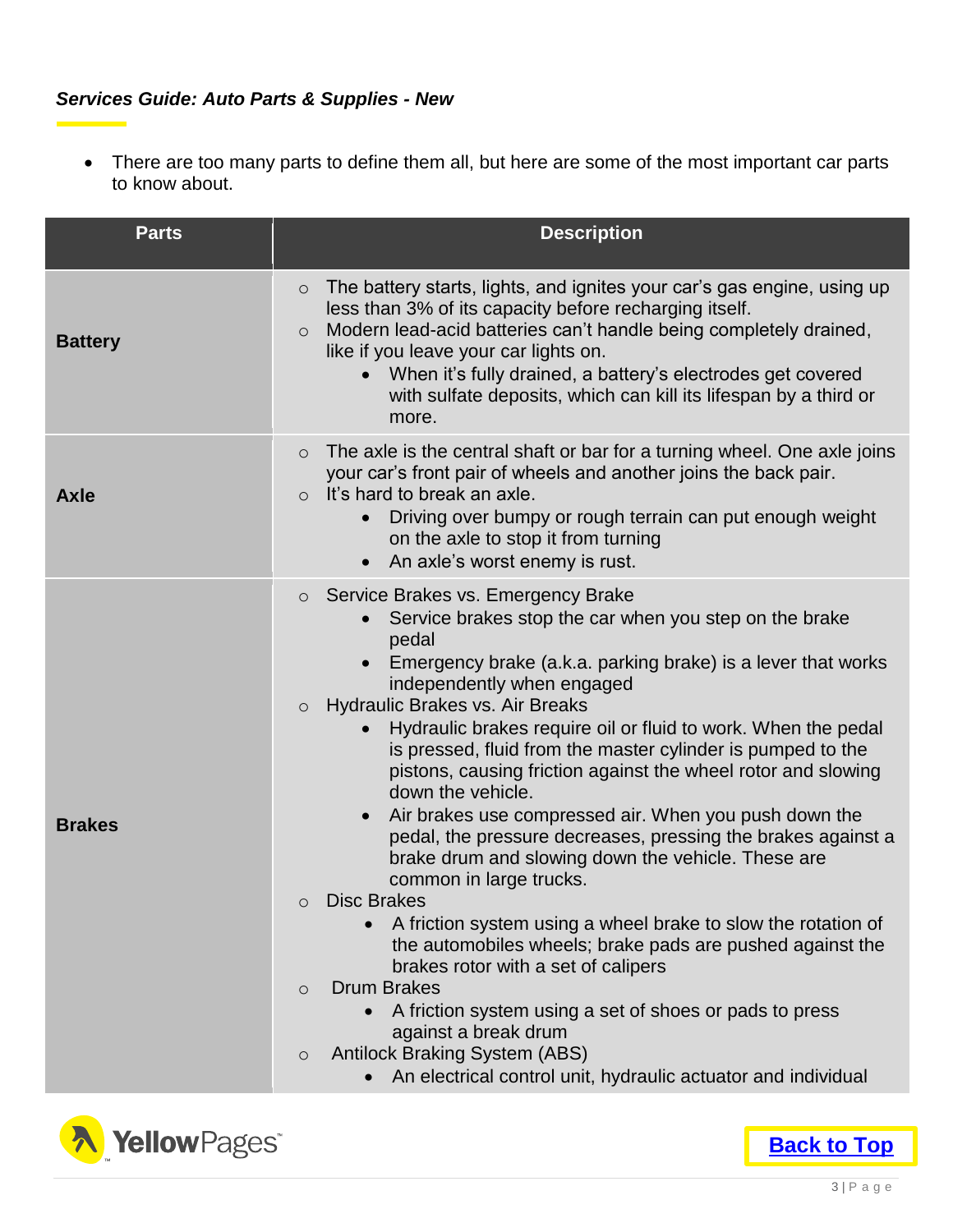|                        | wheel speed sensors that work together to prevent brakes<br>from locking up when they are slammed on by rapidly<br>pumping brakes when a potential lockup is detected; each<br>wheel is controlled individually to maintain traction                                                                                                                                                                      |
|------------------------|-----------------------------------------------------------------------------------------------------------------------------------------------------------------------------------------------------------------------------------------------------------------------------------------------------------------------------------------------------------------------------------------------------------|
| <b>Pistons</b>         | Cars usually have 4, 6 or 8 pistons, and these control how much<br>$\circ$<br>energy a car has<br>Their width, length and speed at which they pump help to determine<br>$\circ$<br>a car's RPM and horsepower                                                                                                                                                                                             |
| <b>Fuel Injector</b>   | Moves gas from fuel tank to engine<br>$\circ$<br>This replaced the carburetor in the 1980s, when governments<br>$\circ$<br>introduced stricter carbon emission regulations. Fuel injectors are<br>cleaner and more efficient.                                                                                                                                                                             |
| <b>Radiator</b>        | Contains coolant and keeps your car's engine from overheating.<br>$\circ$<br>Leaks can cause coolant to escape. If your radiator is rusted or has<br>$\circ$<br>holes, it's time to replace it.                                                                                                                                                                                                           |
| <b>A/C Compressor</b>  | The A/C compressor is the heart of your car's air cooling and heating<br>$\circ$<br>system, and controls the temperature inside your vehicle. The<br>compressor moves the coolant in the air conditioning system under<br>high pressure and pushes it further down the line.<br>The most common reason for an A/C compressor to break is<br>$\circ$<br>because of leaky seals and not enough lubrication. |
| <b>Clutch</b>          | The clutch is the mechanism that makes the connection allowing<br>$\circ$<br>power to be transmitted to the wheels.<br>For manual (stick shift) cars, this is controlled by the clutch pedal.<br>$\circ$<br>Manual systems are less expensive to fix or replace than automatic.<br>$\circ$                                                                                                                |
| <b>Engine Fan</b>      | The engine fan keeps air flowing over the radiator. The fan is turned<br>$\circ$<br>on when the coolant gets hotter than a set temperature.                                                                                                                                                                                                                                                               |
| <b>Shock Absorbers</b> | These are mechanical or hydraulic devices that dampen shock<br>$\circ$<br>impulses, such as the jerking and bouncing you experience while<br>driving on a poorly maintained road. Shock absorbers work together<br>with cushions and springs.                                                                                                                                                             |
| <b>Transmission</b>    | The transmission refers to the gearbox that helps transmit the energy<br>$\circ$<br>generated in the engine to the car's wheels, translating into speed<br>and torque.<br>There are either automatic or manual (stick shift) transmissions.<br>$\circ$<br>Manual transmissions are still cheaper to repair and replace.<br>$\bigcirc$                                                                     |
| <b>Spark Plug</b>      | The spark plug gets your car started by using an electric spark to<br>$\circ$<br>ignite fuel in the engine's ignition chamber.                                                                                                                                                                                                                                                                            |

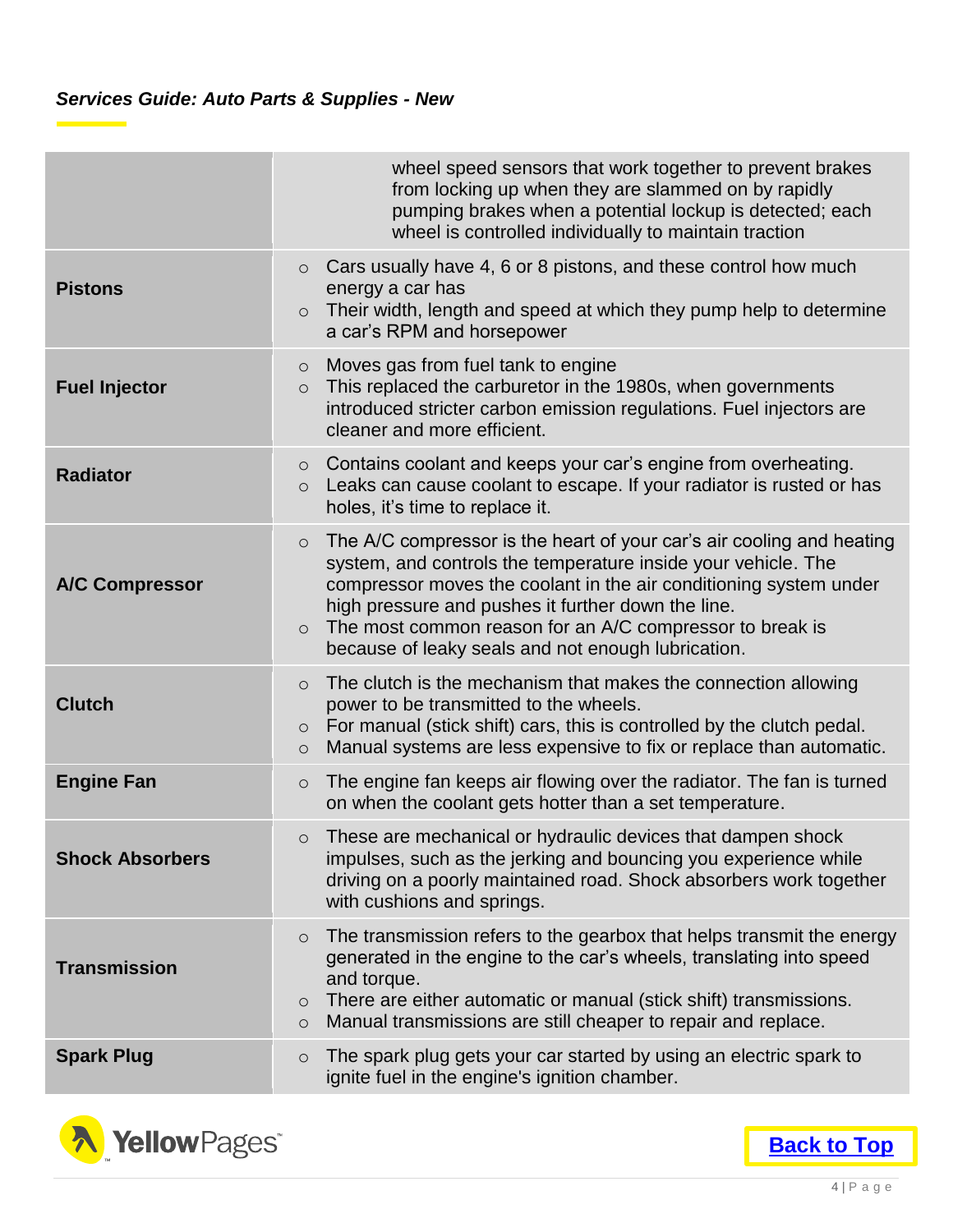|                            | These are cheap. The labour costs more than the part.<br>$\circ$                                                                                                                                                                                                                                                                                  |
|----------------------------|---------------------------------------------------------------------------------------------------------------------------------------------------------------------------------------------------------------------------------------------------------------------------------------------------------------------------------------------------|
| <b>Air Filter</b>          | There are 2 air filters.<br>$\bigcirc$<br>The engine's air filter, which keeps dust, dirt and<br>$\bullet$<br>contaminants from entering the engine.<br>Your cabin air filter helps the A/C to work and filters out<br>$\bullet$<br>harmful gases, particles and odours                                                                           |
| <b>Muffler</b>             | Mufflers are designed to keep cars quiet by literally muffling the<br>$\circ$<br>sounds coming out of the exhaust pipe.<br>They also to direct exhaust fumes out and away from the engine.<br>$\circ$<br>They last 5-7 years, but can be damaged earlier by salt exposure,<br>$\circ$<br>impact from speedbumps and potholes, or custom upgrades. |
| <b>Catalytic Converter</b> | The catalytic converter helps reduce your vehicle's gas emissions.<br>$\circ$<br>It's designed to last as long as your car, but can fail due to physical<br>$\circ$<br>damage, contamination, engine misfires, getting doused in cold<br>water or snow, or aging.                                                                                 |
| <b>Alternator</b>          | Your alternator keeps modern car amenities running and allows your<br>$\circ$<br>car battery to charge while the engine is running.<br>Can cause a dead battery if it's not working properly.<br>$\circ$                                                                                                                                          |

### <span id="page-6-0"></span>**3. RELATED SERVICES**

#### <span id="page-6-1"></span>**3.1 USED PARTS**

- In addition to selling new parts from suppliers, some businesses operate salvage yards and resell used auto parts
- These businesses often **wreck** old cars and resell or **recycle** the parts. This may mean they will have a wide range of different parts from different makes, models and eras of automobiles.
- Businesses that resell used parts from old automobiles tend to have less predictable stocks you have to ask them whether they carry certain parts rather than relying on them to have what you need.

#### <span id="page-6-2"></span>**3.2 AUTO SERVICE/ENGINE REBUILDING**

- In addition to selling you parts, some businesses can also open up the car, see what you need and install the parts that they sell you.
- Please consult the Garages Auto Repairing guide for more information.